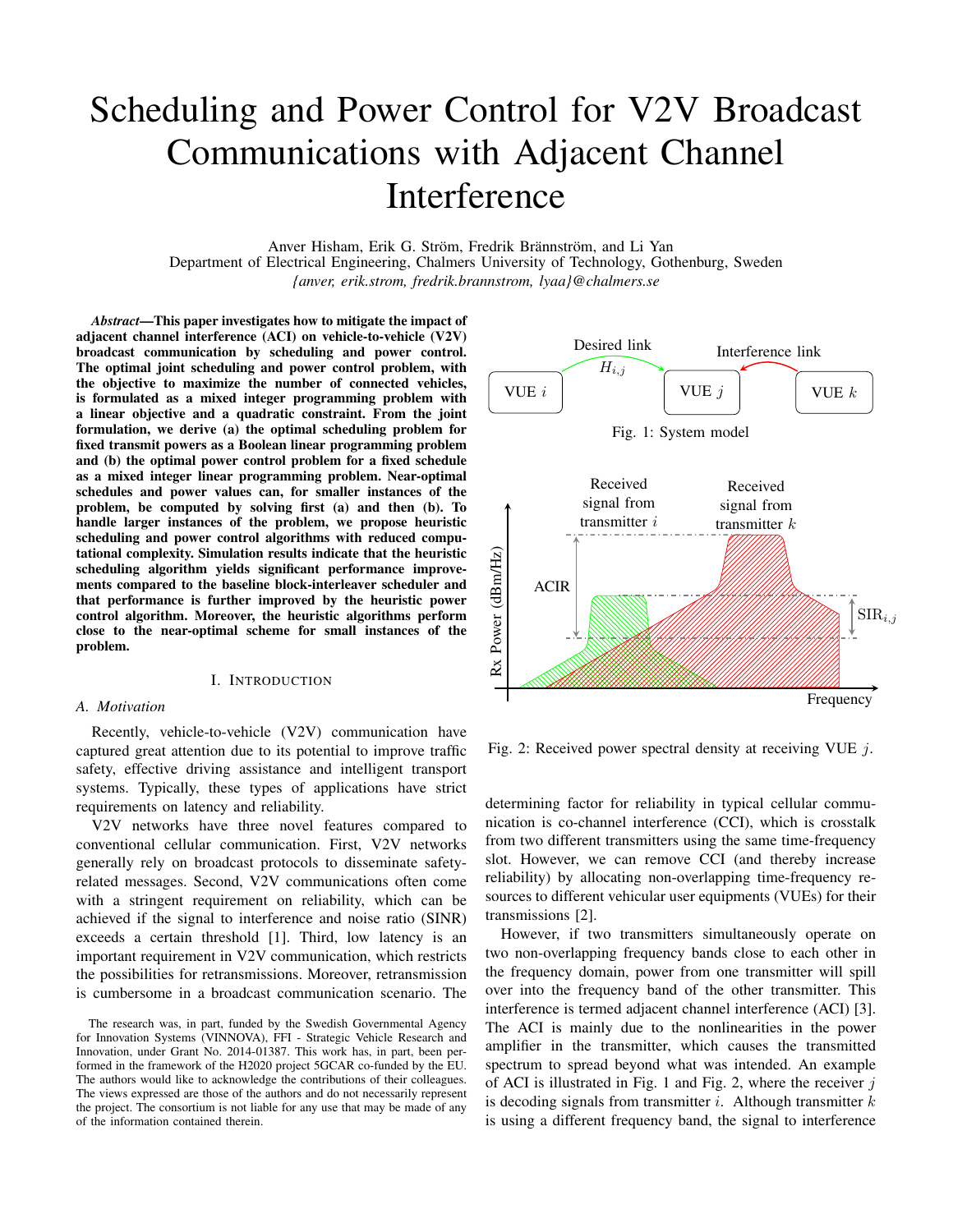ratio  $\text{SIR}_{i,j}$ , of receiver j while decoding the signal from transmitter  $i$  is limited by ACI from transmitter  $k$ . A parameter named adjacent channel interference ratio (ACIR) is widely used to measure the ACI [4, section 17.9]. As illustrated in Fig. 2, ACIR is defined as the ratio between the average inband received power from transmitter  $k$  to the average received out of band power from transmitter  $k$ 's signal in the frequency band allocated for transmitter  $i$ .

When the available time-frequency resources are sufficiently large, the VUEs can be allocated non-overlapping frequency bands in each time slot, thereby avoiding CCI. However, as already mentioned, the communication link performance is majorly limited by ACI in this scenario. Since the objective of this paper is to study the impact of ACI for V2V broadcast communication, we will limit the scope to the case when VUEs are allocated with non-overlapping time-frequency resources.

## *B. State of the Art*

In a typical cellular scenario, where each base station (BS) reuses the frequency spectrum, CCI would dominate over ACI. Since ACI is insignificant in the presence of CCI, most of the existing literature consider approaches to mitigate CCI alone [5]–[7]. However, in the absence of CCI, communication performance is majorly limited by ACI. Extensive studies have been done to measure the impact ACI when different communication technologies coexist in adjacent frequency bands [8]–[11]. Also, the impact of ACI on 802.11b/g/n/ac was broadly studied [12]–[14]. However, little attention have been made to study the effect of ACI within a V2V broadcast communication scenario in the absence of CCI. To further understand the impact of ACI in V2V broadcast communication in the absence of CCI, readers are directed to our previous work [15].

# *C. Contributions*

Our goal is to find scheduling and power control algorithms to maximize the number of connected vehicles in a V2V all-toall broadcast communication scenario. We make the following contributions to achieve this goal:

- 1) The performance of V2V broadcast communication in the presence of ACI is evaluated.
- 2) We formulate the joint scheduling and power control problem to maximize the number of successful links as a mixed integer quadratically constrained programming (MIQCP) problem. From this, we derive the scheduling problem (for fixed transmit powers) as a boolean linear programming (BLP) problem and the power control problem (for a fixed schedule) as a mixed integer linear programming (MILP) problem. For small instances of the problem, we compute a near-optimal solution for scheduling by solving the BLP problem fomulation and then compute a near-optimal power values by solving the MILP problem fomulation.
- 3) Due to the NP hardness of the above problem formulation for scheduling, we suggest a block interleaver

scheduler (BIS), which requires only the position indices of the VUEs.

- 4) We also propose a heuristic scheduling algorithm with polynomial time complexity. The simulation results show the promising performance of the heuristic algorithm, compared to the BIS and near-optimal scheduler.
- 5) Due to the NP hardness of the optimal power control problem, we propose a heuristic power control algorithm as an extension of our previous work in [15]. The simulation results show that the proposed algorithm further improves the performance compared to equal power.

## II. PRELIMINARIES

## *A. Notation*

We use the following notation throughout the paper. Sets are denoted by calligraphic letters, e.g.,  $\mathcal{X}$ , with  $|\mathcal{X}|$  denoting its cardinality, and  $\emptyset$  indicate an empty set. Lowercase and uppercase letters, e.g.,  $x$  and  $X$ , represent scalars. Lowercase boldface letters, e.g., x, represent a vector where  $x_i$  is the *i*th element and  $|x|$  is its dimensionality. The uppercase boldface letters, e.g., **X**, denote matrices where  $X_{i,j}$  indicates the  $(i, j)$ <sup>th</sup> element. The notations  $\lceil \cdot \rceil$ , and  $\lfloor \cdot \rfloor$ ,  $\lfloor \cdot \rceil$  represents ceil, floor, and round operations, respectively.

## *B. Assumptions*

We have the following assumptions:

- 1) There are  $N$  VUEs in the network, and each VUE wants to broadcast a safety message to all other VUEs within a specified time duration.
- 2) The total bandwidth for transmission is divided into  $F$  frequency slots and the total time duration into  $T$ timeslots. A time-frequency slot is also called a resource block (RB) [16, section 6.2.3]. We assume that a VUE can transmit its packet using a single RB.
- 3) A VUE's broadcast message can be received in an RB with the required error probability, if and only if the average received SINR is equal or greater than a threshold  $\gamma^T$ . This assumption is valid, since in [1, Lemma 1], Sun et al. prove that achieving an SINR above a certain threshold ensures the required error probability.
- 4) Maximum total transmit power of a VUE is  $P^{\max}$ .
- 5) A centralized controller exists, which schedules all VUEs on  $F \times T$  frequency-time slots and allocates powers to all VUEs. This centralized controller has access to the slowly varying channel state information (CSI) between all pairs of VUEs. Either a base station (BS) or a VUE can act as a centralized controller.
- 6) Each RB is scheduled to at most one VUE in order to avoid CCI.
- 7) A VUE is scheduled to at most one RB per timeslot, since scheduling in multiple RBs within the same timeslot would reduce the VUE's maximum transmit power per RB. However, a VUE can be scheduled on multiple RBs in different timeslots.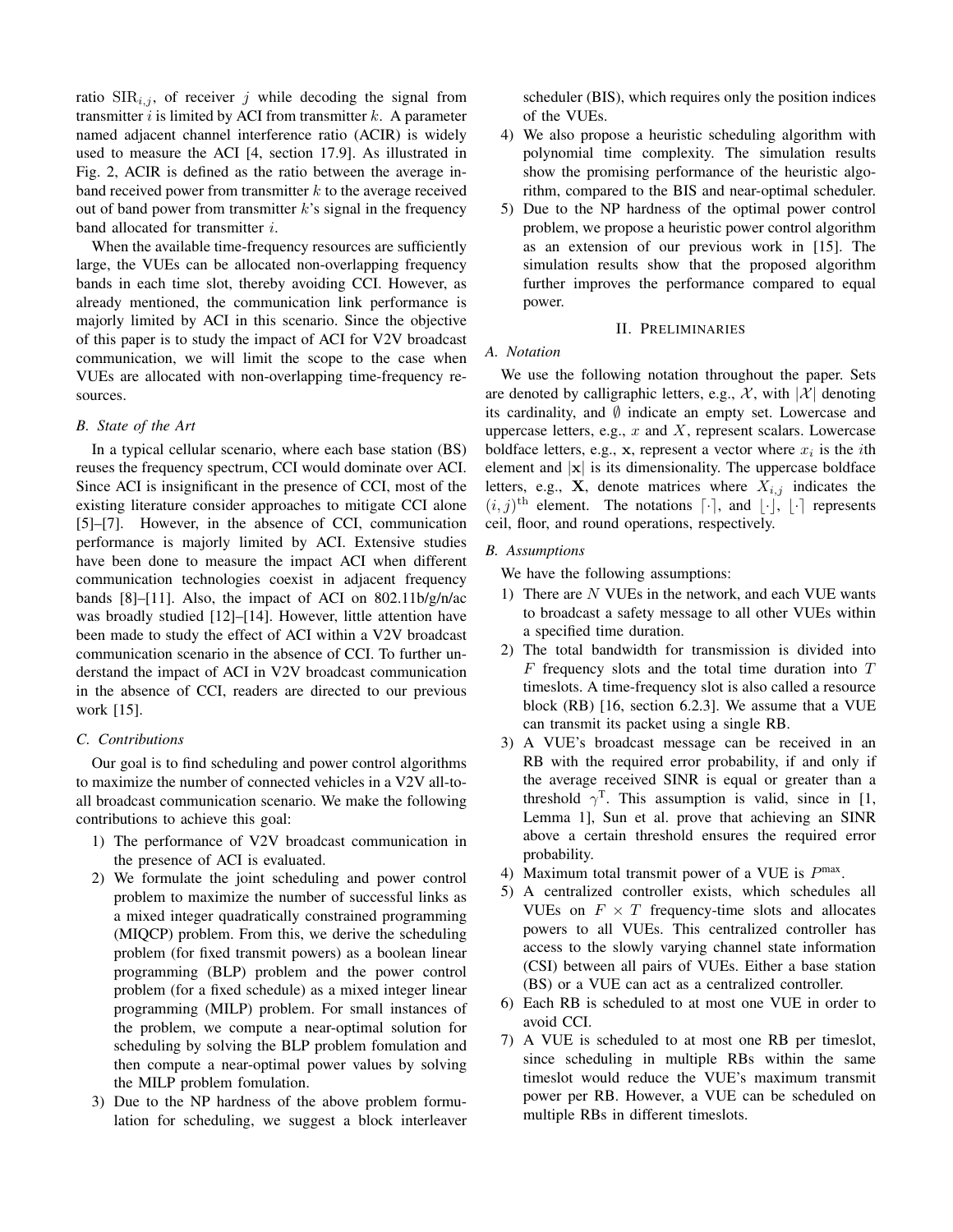TABLE I: Key Mathematical Symbols

| Symbol                | Definition                                                    |  |
|-----------------------|---------------------------------------------------------------|--|
| N                     | Number of VUEs                                                |  |
| F                     | Number of frequency slots                                     |  |
| T                     | Number of timeslots                                           |  |
| $P_{i,t}$             | Transmit power of VUE $i$ on an RB in times lot $t$           |  |
| P <sub>max</sub>      | Maximum transmit power of a VUE                               |  |
| $H_{i,j}$             | Average channel power gain from VUE $i$ to VUE $j$            |  |
| $A_{f',f}$            | ACI from frequency slot $f'$ to frequency slot f              |  |
| $X_{i,f,t}$           | Indicate if VUE i is scheduled to transmit in RB $(f, t)$     |  |
| $Y_{i,f,t}$           | Indicate if VUE j receives packet successfully in RB $(f, t)$ |  |
| $\Upsilon_{i,j,t}$    | SINR of the packet from VUE $i$ to VUE $j$ in times lot $t$   |  |
| $\Gamma_{i,f,t}$      | SINR of the packet received by VUE j in RB $(f, t)$           |  |
| $\gamma^{\mathrm{T}}$ | SINR threshold to declare a link as successful                |  |
| $\sigma^2$            | Noise variance in an RB                                       |  |

## *C. ACIR Model*

ACI caused by a transmitter depends mainly upon the power amplifier and the transmission scheme used in the communication. In Fig. 3, the spectrum for a typical single carrier frequency division multiple access (SCFDMA) signal with a power amplifier of 1% clipping threshold is shown in blue color [17]. The red-colored step curve in the same figure shows the SCFDMA ACI averaged over each frequency slot. However, since the ACI is heavily dependent upon the power amplifier and the transmission scheme used in the communication, we will use the ACI mask specified by 3GPP [18] for the simulation purposes in this paper. Simulation results for the SCFDMA ACI model is available in the report [19], but is not presented here due to lack of space. We have observed by extensive simulations that, independent of the ACIR model, ACI plays a crucial role since it is higher than the noise floor for a typical communication link between neighbouring VUEs. Furthermore, whenever a transmitter is far away from the receiver and the interferers are close-by, ACI becomes a significant factor deciding received SINR. Indeed, the simulation results in the report [19] show that the order of performance for the algorithms is the same as the one presented in Section VI below, regardless of the ACIR model.

Let  $\mathbf{A} \in \mathbb{R}^{F \times F}$  be the element-wise inverse ACIR matrix, i.e.,  $A_{f',f}$  is the ratio between the received power on the frequency slot  $f$  and the received power on the frequency slot  $f'$ , when a transmitter sends a packet on frequency slot  $f'$ . Observe that A is a Toeplitz matrix. The mask specified by 3GPP [18] is as follows,

$$
A_{f',f} = \begin{cases} 1, & f' = f \\ 10^{-3}, & 1 \le |f' - f| \le 4 \\ 10^{-4.5}, & \text{otherwise} \end{cases} \tag{1}
$$

The scenario  $f' = f$  in the above equation implies that VUEs are allocated within the same RB, in which case the interference would be CCI instead of ACI. In our study, this scenario never happens, due to our assumption 6) that no RB is scheduled to more than one VUE. The ACI, resulting from the 3GPP mask and from using SCFDMA are depicted in Fig. 3.



Fig. 3: Inverse ACIR model

#### III. JOINT SCHEDULING AND POWER CONTROL

#### *A. Constraints Formulations*

Let  $H_{i,j}$  be the average channel power gain from VUE i to VUE  $j$ . Hence,  $H_{i,j}$  takes into account pathloss and largescale fading between VUE  $i$  and VUE  $j$ .

Let  $X \in \{0,1\}^{N \times F \times T}$  be the scheduling matrix defined as follows,

$$
X_{i,f,t} \triangleq \begin{cases} 1, & \text{if VUE } i \text{ is scheduled in RB } (f,t) \\ 0, & \text{otherwise} \end{cases}
$$
 (2)

In order to ensure our assumption 6), i.e., an RB is scheduled to at most one VUE, X must satisfy the following condition,

$$
\sum_{i=1}^{N} X_{i,f,t} \le 1 \quad \forall f, t \tag{3}
$$

Similarly, to ensure our assumption 7), i.e., a VUE is scheduled to at most one RB in a timeslot,

$$
\sum_{f=1}^{F} X_{i,f,t} \le 1 \quad \forall i, t \tag{4}
$$

Formulating the scheduling problem to maximize the number of successful links in terms of the received SINR for VUE j on RB  $(f, t)$  will allow us to state the problem as an MIQCP problem. This is done with the support of our assumption 6) and 7) (i.e., constraints (3) and (4)). In contrast, as shown in Appendix A, a formulation using the SINR for specific transmitter-receiver pairs results in a problem that is harder to solve.

Let us define  $\mathbf{\Gamma} \in \{0,1\}^{N \times F \times T}$  with  $\Gamma_{j,f,t}$  as the received SINR of VUE  $j$  in RB  $(f, t)$ . Note that the total signal power  $S_{j,f,t}$  and interference power  $I_{j,f,t}$  received by VUE j in RB  $(f, t)$  can be computed as follows,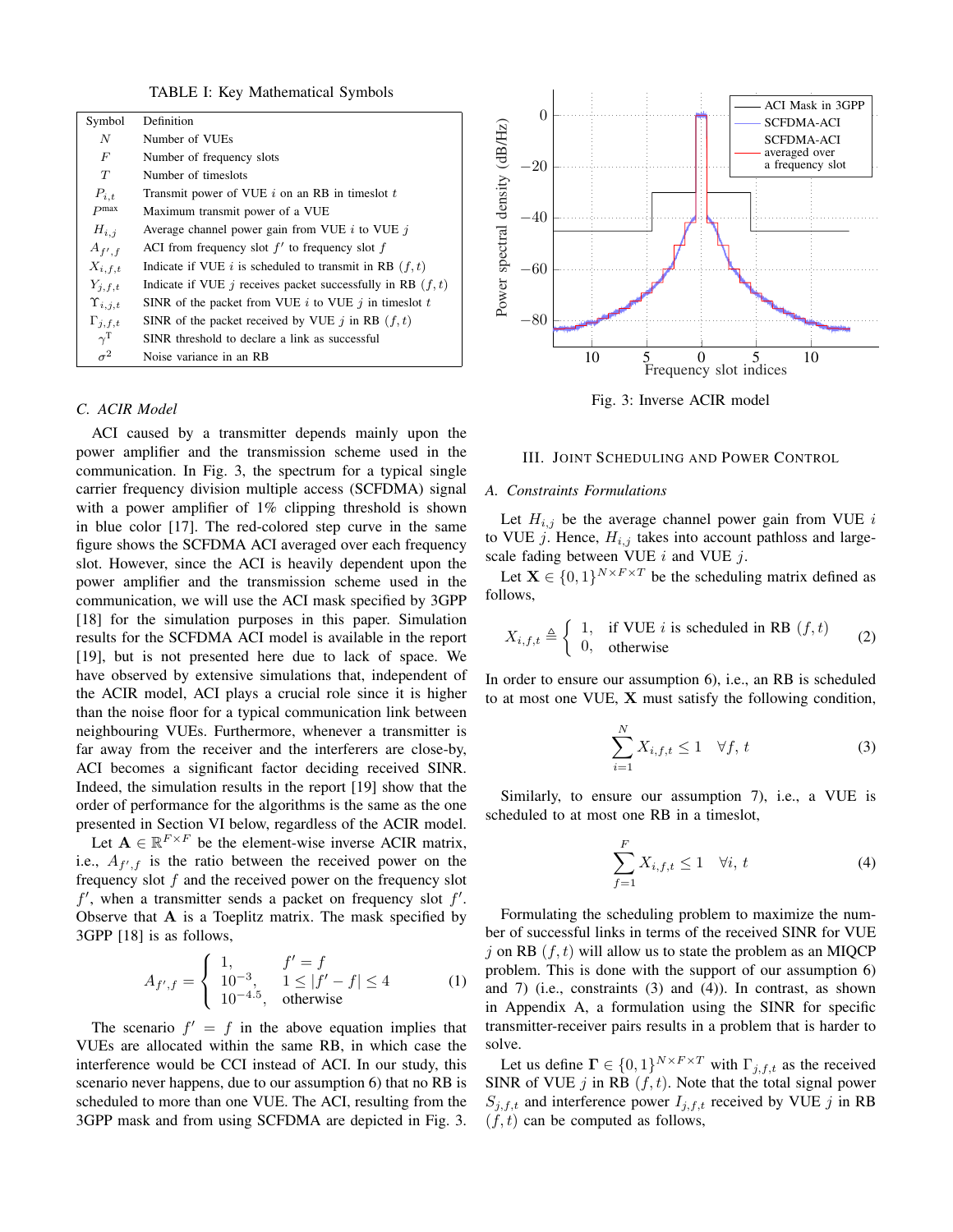$$
S_{j,f,t} = \sum_{\substack{i=1\\i \neq j}}^{N} X_{i,f,t} P_{i,t} H_{i,j} , \qquad (5)
$$

$$
I_{j,f,t} = \sum_{\substack{f'=1\\f'\neq f}}^{F} \sum_{k=1}^{N} A_{f',f} X_{k,f',t} P_{k,t} H_{k,j} , \qquad (6)
$$

where  $\mathbf{P} \in \mathbb{R}^{N \times T}$  with  $P_{i,t}$  being the transmit power of VUE i, if scheduled in timeslot t. The value of  $P_{i,t}$  is constrained by maximum transmit power  $P^{\text{max}}$ , i.e.,

$$
0 \le P_{i,t} \le P^{\max} \qquad \forall \, i, t \tag{7}
$$

Following (5) and (6), we can compute  $\Gamma_{j,f,t}$  as follows,

$$
\Gamma_{j,f,t} = \frac{S_{j,f,t}}{\sigma^2 + I_{j,f,t}},\tag{8}
$$

where  $\sigma^2$  is the noise variance.

For successful links,  $\Gamma_{j,f,t} \geq \gamma^{\mathrm{T}}$ , i.e.,

$$
S_{j,f,t} - \gamma^{\mathrm{T}} I_{j,f,t} \ge \gamma^{\mathrm{T}} \sigma^2.
$$
 (9)

However, it might not be possible to fulfill this condition for all receivers j in all RBs  $(f, t)$ . To select which combinations of  $j, f$ , and  $t$  to enforce this condition, we introduce the matrix  $\mathbf{Y} \in \{0,1\}^{N \times F \times T}$ , where

$$
Y_{j,f,t} \triangleq \begin{cases} 1, & \text{if (9) is enforced} \\ 0, & \text{otherwise} \end{cases}
$$
 (10)

We can combine (9) and (10) into a single constraint as

$$
S_{j,f,t} - \gamma^{\mathrm{T}} I_{j,f,t} \ge \gamma^{\mathrm{T}} \sigma^2 - \eta (1 - Y_{j,f,t}) \qquad \forall j, f, t \quad (11)
$$

where  $\eta$  is a sufficiently large number to make (11) hold whenever  $Y_{j,f,t} = 0$ , regardless of the schedule and power allocation. It is not hard to show that  $\eta = \gamma^{\text{T}}(NP^{\text{max}} + \sigma^2)$ is sufficient.

## *B. Problem Formulation*

We define a link as a transmitter-receiver pair  $(i, j)$ , and we say that the link  $(i, j)$  is successful if at least one transmission from VUE  $i$  to VUE  $j$  is successful during the scheduling interval, i.e., that the SINR condition (9) is satisfied for at least one RB  $(f, t)$  where  $f \in \{1, 2, ..., F\}$  and  $t \in \{1, 2, ..., T\}$ . We introduce the matrix  $\mathbf{Z} \in \{0,1\}^{N \times N}$ , where, for all  $i, j$ ,

$$
Z_{i,j} \triangleq \min\{1, \sum_{t=1}^{T} \sum_{f=1}^{F} X_{i,f,t} Y_{j,f,t}\}
$$
 (12)

$$
= \begin{cases} 1, & \text{link } (i,j) \text{ is successful} \\ 0, & \text{otherwise} \end{cases}
$$
 (13)

We note that the minimum in (12) is required to not count successful links between VUE  $i$  and VUE  $j$  more than once.

The overall goal is to maximize the number of connected VUE pairs, i.e., to maximize the objective function

$$
J(\mathbf{X}, \mathbf{Y}, \mathbf{P}) \triangleq \sum_{i=1}^{N} \sum_{\substack{j=1 \ j \neq i}}^{N} Z_{i,j}
$$
 (14)

subject to the constraints  $(3)$ ,  $(4)$ ,  $(7)$ ,  $(11)$ , and  $(12)$ . However, since  $J$  is nonlinear in the binary matrices  $X$  and  $Y$ , direct optimization of  $J$  is cumbersome. We will therefore formulate an equivalent optimization problem which is simpler to solve. To this end, let us define two auxiliary matrices  $\mathbf{V} \in \mathbb{R}^{N \times N \times F \times T}$ and  $\mathbf{W} \in \mathbb{R}^{N \times N}$ , where, for all  $i, j$ ,

$$
V_{i,j,f,t} \in \{v \in \mathbb{R} : v \le X_{i,f,t}, v \le Y_{j,f,t}\},\tag{15}
$$

$$
W_{i,j} \in \{w \in \mathbb{R} : w \le 1, w \le \sum_{t=1}^{I} \sum_{f=1}^{r} V_{i,j,f,t} \}.
$$
 (16)

Now, for any fixed  $X$ ,  $Y$ , it follows from (15) that

$$
V_{i,j,f,t}^{\star} = \max V_{i,j,f,t} = \min\{X_{i,f,t}, Y_{j,f,t}\} = X_{i,f,t}Y_{j,f,t}.
$$
\n(17)

The last equality in the above equation follows from the fact that both  $X_{i,f,t}$  and  $Y_{j,f,t}$  are boolean. Moreover, it follows from (16) and (12) that if  $V_{i,j,f,t} = V_{i,j,f,t}^{\star}$ , then

$$
\max W_{i,j} = \min\{1, \sum_{t=1}^{T} \sum_{f=1}^{F} V_{i,j,f,t}^{\star}\} = Z_{i,j}.
$$
 (18)

Hence, for any fixed  $X, Y, P$  we can compute  $J(X, Y, P)$ as the optimal value of objective of

$$
J(\mathbf{X}, \mathbf{Y}, \mathbf{P}) = \max_{\mathbf{V}, \mathbf{W}} \sum_{i=1}^{N} \sum_{\substack{j=1 \ j \neq i}}^{N} W_{i,j}
$$
(19a)  
s.t. (15), (16)

Putting everything together, we arrive at the optimization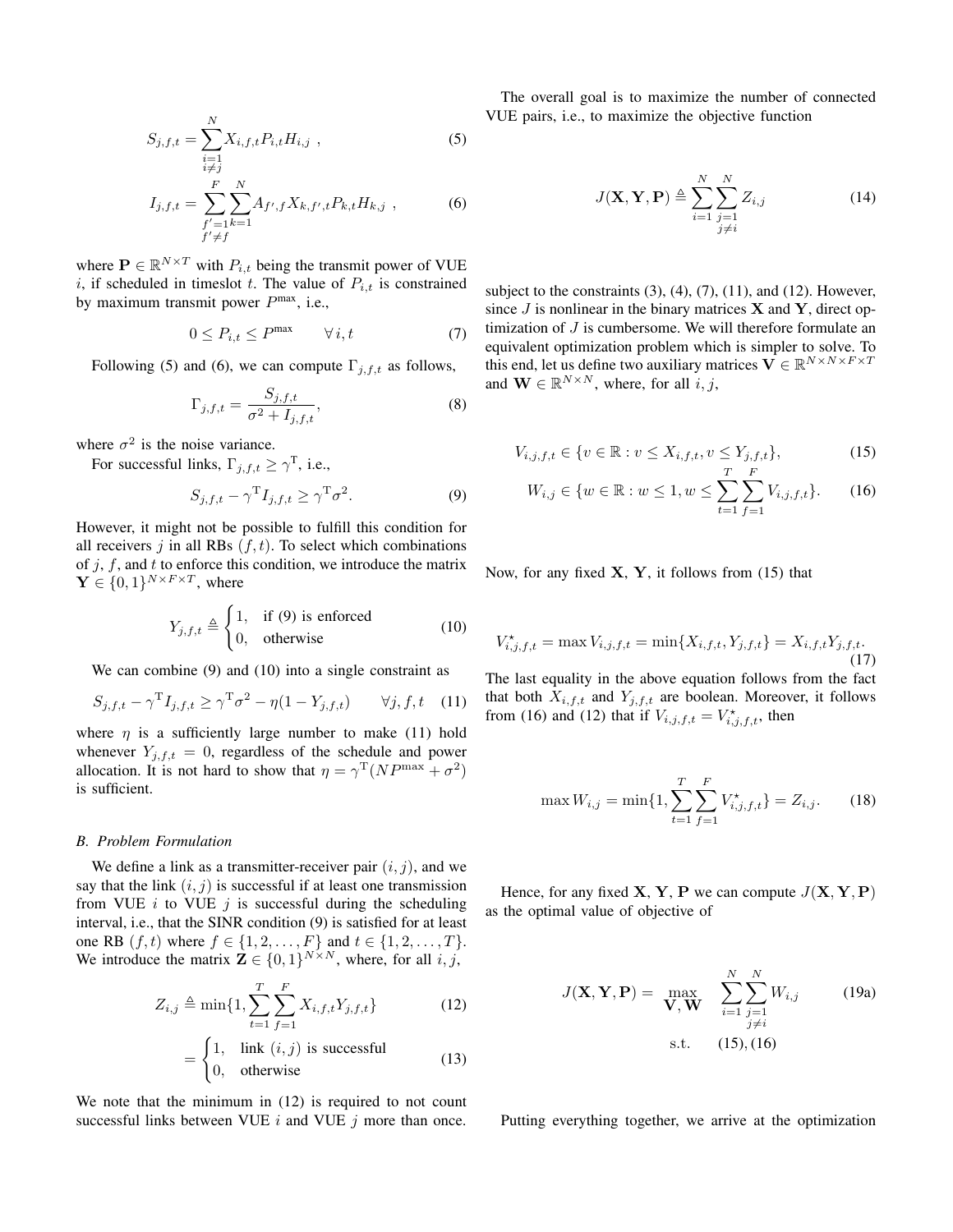problem

$$
\mathbf{P}, \mathbf{X}, \mathbf{Y}, \mathbf{V}, \mathbf{W} \sum_{i=1}^{N} \sum_{\substack{j=1, \\ j \neq i}}^{N} W_{i,j}
$$
 (20a)

s.t.

$$
\sum_{i=1}^{N} X_{i,f,t} P_{i,t} H_{i,j} - \gamma^{\text{T}} \sum_{\substack{f'=1\\f'\neq f}}^{F} \sum_{k=1}^{N} A_{f',f} X_{k,f',t} P_{k,t} H_{k,j}
$$
\n
$$
\geq \gamma^{\text{T}} \sigma^2 - \gamma^{\text{T}} (NP^{\max} + \sigma^2)(1 - Y_{j,f,t}) \quad \forall j, f, t \qquad (20b)
$$

$$
W_{i,j} \le \sum_{t=1}^T \sum_{f=1}^F V_{i,j,f,t} \qquad \forall i, j \qquad (20c)
$$

$$
W_{i,j} \le 1 \qquad \forall i, j \qquad (20d)
$$
  

$$
V_{i,j \, f, t} < X_{i \, f, t} \qquad \forall i, j, f, t \quad (20e)
$$

$$
V_{i,j,j,t,t} \leq Y_{j,f,t}
$$
\n
$$
\forall i, j, f, t \quad (20f)
$$

$$
\sum_{i=1}^{N} X_{i,f,t} \le 1 \qquad \forall f, t \qquad (20g)
$$

$$
\sum_{f=1}^{F} X_{i,f,t} \le 1 \qquad \forall i, t \qquad \text{(20h)}
$$
  
0 < P<sub>i,t</sub> < P<sup>max</sup>  $\forall i, t \qquad \text{(20i)}$ 

$$
0 \le P_{i,t} \le P^{\max} \qquad \qquad \forall i, t \qquad (20i)
$$
  

$$
\mathbf{X}, \mathbf{Y} \in \{0, 1\}^{N \times F \times T} \qquad (20j)
$$

$$
\mathbf{P} \in \mathbb{R}^{N \times T} \tag{20k}
$$

$$
\mathbf{V} \in \mathbb{R}^{N \times N \times F \times T}
$$
 (201)

$$
\mathbf{W} \in \mathbb{R}^{N \times N} \tag{20m}
$$

The above problem formulation allows for full-duplex communication. Of course, if the self-channel power gain  $H_{j,j}$ is sufficiently large compared with the inter-VUE channel power gains  $H_{i,j}$ ,  $i \neq j$ , then (20) provides a half-duplex solution for scheduling and power control, i.e., that a VUE cannot receive packets at any RB  $(f', t)$  while transmitting on RB  $(f, t)$ . However, if the diagonal elements of **H** are very large compared to the off-diagonal elements, this can cause numerical issues while solving (20). For this reason, when a half-duplex solution is implied by  $H$  (or otherwise desired), it is better to explicitly enforce a half-duplex solution by adding the constraint

$$
Y_{j,f,t} \le 1 - X_{j,f',t} \qquad \forall j, f, f', t \tag{20n}
$$

and replacing  $H_{i,j}$  with  $\tilde{H}_{i,j}$  in (20b), where

$$
\tilde{H}_{i,j} = \begin{cases} H_{i,j}, & i \neq j \\ 0, & \text{otherwise} \end{cases}
$$
 (21)

Replacing  $H$  with  $\tilde{H}$  is done solely for numerical reasons, since (20n) is sufficient to force the solution to be half-duplex.

We see that the problem (20), in its full-duplex and halfduplex formulation, has linear objective and constraints except



Fig. 4: Example of VUE scheduling (U) for  $N = 8$ ,  $F = 6$ , and  $T = 3$ 

the constraint (20b), which is quadratic. We call such a problem a MIQCP problem. Moreover, as shown in Appendix B, the problem is nonconvex, which will require a sophisticated and complex solver [20]. We will therefore not try to solve (20) directly, but will use it to find near-optimal schedules for fixed transmit powers and near-optimal power allocation for fixed schedules in Section IV-C and V-A, respectively.

# IV. SCHEDULING ALGORITHMS

For the scheduling problem, without considering any power control, we set the transmit power for all VUEs to the maximum power  $P^{\max}$ , i.e.,  $P_{i,t} = P^{\max} \ \forall i, t$ . For the sake of scheduling all available RBs, we define VUE 0 as a dummy VUE with zero transmit power. Hence, scheduling VUE 0 to an RB indicate that no VUE is scheduled in that RB.

Let us define the matrix  $\mathbf{U} \in \{0, 1, ..., N\}^{F \times T}$  to represent scheduled VUEs in an  $F \times T$  RBs matrix. That is,  $U_{f,t}$  is the VUE index scheduled in RB  $(f, t)$ . Fundamentally, scheduling is the process of allocating VUEs in available RBs, which is equivalent to populating the U matrix with appropriate VUE indices, as illustrated in Fig. 4. Once we have computed the matrix  $U$ , we can compute  $X$  as follows,

$$
X_{i,f,t} = \begin{cases} 1, & U_{f,t} = i \\ 0, & \text{otherwise} \end{cases}
$$
 (22)

#### *A. Block Interleaver Scheduler (BIS)*

The approach here is to insert each VUE index exactly once in U. Clearly, this is impossible if  $N > FT$ , i.e., when there are more VUEs than available RBs. For the time being, we will assume that  $N \leq FT$  and treat the  $N > FT$  case later in this Section. Moreover, we will assume that  $N > T$ , since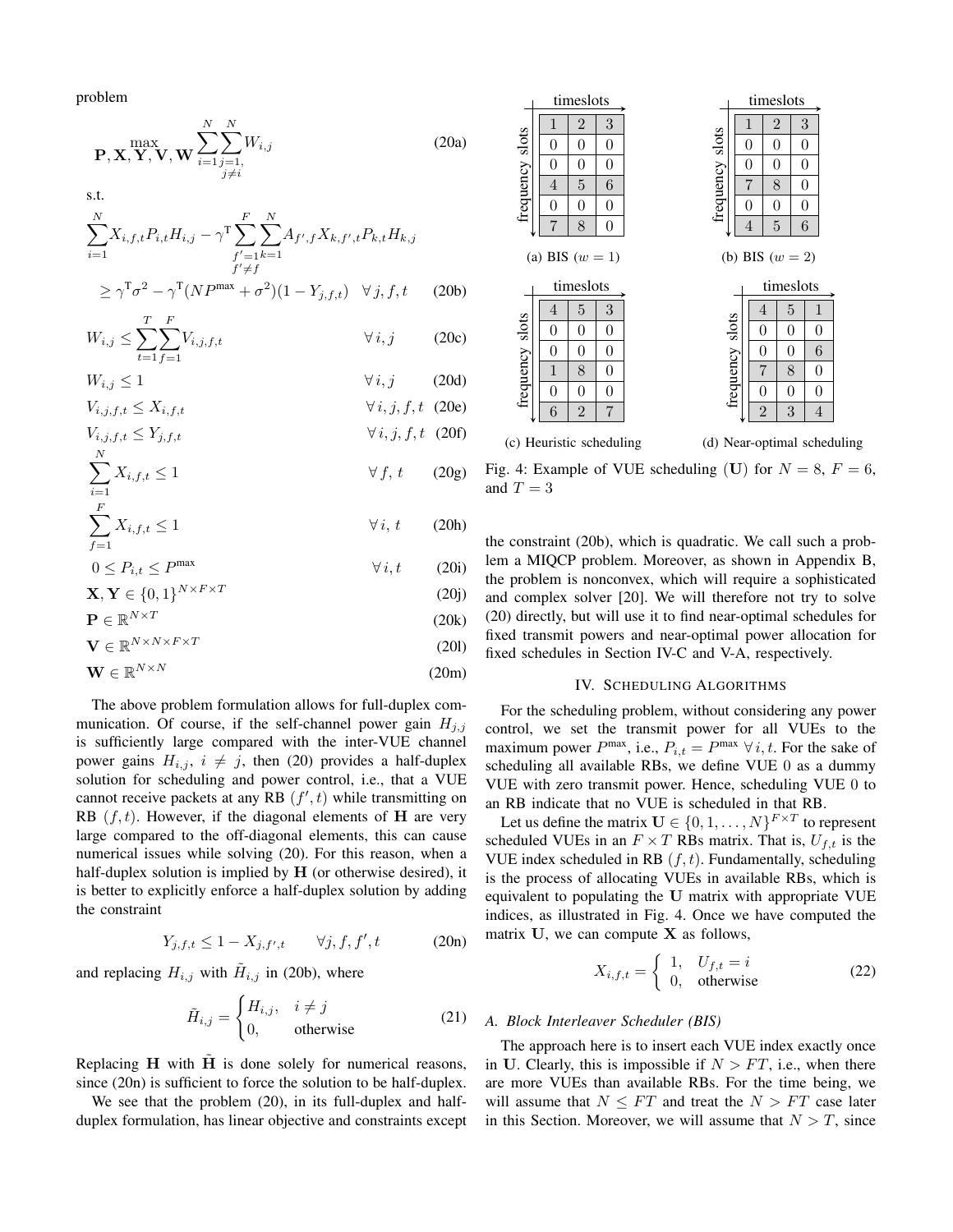## Algorithm 1 Block Interleaver Scheduler (BIS)

**Input:**  $\{N, F, T, w\}$ Output: X 1:  $N = \min\{|NT/2|, N, FT\}$ 2:  $F = \lceil N/T \rceil$ 3: Compute f and n from (23) and (25) 4:  $f' = \Pi(f, w)$ 5:  $\mathbf{U} = \mathbf{0}^{F \times T}$ 6:  $k = 1$ 7: for  $l = 1$  :  $|\mathbf{f}'|$  do 8:  $f' = f'_l$ 9: for  $t = 1 : T$  do 10: if  $k \leq |\mathbf{n}|$  then 11:  $U_{f',t} = n_k$ 12:  $k = k + 1$ 13: end if 14: end for 15: end for 16: Compute  $X$  from U using  $(22)$ 

the scheduling problem is otherwise trivial: we can simply schedule the VUEs in separate timeslots, which removes all ACI (and CCI) interference.

If  $N > T$ , then we need to multiplex VUEs in frequency, which results in ACI. To reduce the ACI problem, we strive to use as few frequency slots as possible and to space the frequency slots as far apart as possible. Since we can schedule T VUEs per frequency slot, the smallest required number of frequency slots is  $\tilde{F} = [N/T]$ . Clearly,  $\tilde{F} \leq F$ , since we assume that  $N \leq FT$ . The selected frequency slots are put in the vector  $f \in \{1, 2, ..., F\}^{\tilde{F}}$ . For BIS, we will use the frequency slots

$$
f_k = 1 + \left[ (k-1)\frac{F-1}{\tilde{F}-1} \right], \qquad k = 1, 2, \dots, \tilde{F}.
$$
 (23)

We note that  $f_1 = 1 < f_2 < \cdots < f_{\tilde{F}} = F$ , and it can be shown that (23) maximizes the minimum distance between any two consecutive frequency slots, i.e., maximizes

$$
\min_{l \in \{1, 2, \dots, \tilde{F} - 1\}} |f_{l+1} - f_l|.
$$
 (24)

We initialize  $U = 0^{F \times T}$ . Then, given f, BIS starts by filling the rows of U in the natural way, i.e., row  $f_1$  with VUE indices  $1, 2, \ldots, T$ , row  $f_2$  with indices  $T + 1, T + 2, \ldots, 2T$ , and so on. To (possibly) improve the scheduler, the nonzero rows of U are then permuted with a block interleaver. In the actual implementation in Algorithm 1, we achieve the same result by first permuting f with the block interleaver Π before filling in the rows of U.

Now we explain the block interleaver Π used to permute f. Our block interleaver is similar to the one specified in 3GPP [16, section 5.1.4.2.1]. We define  $f' = \Pi(f, w)$  as the output  $f'$  of a block interleaver with width  $w \in \mathbb{N}$  and input vector f. The block interleaver writes f row-wise in a matrix with width  $w$ , padding with zeros if necessary, then reads  $f'$  from the matrix column-wise ignoring zeros. Observe that if  $w = 1$ , then the block interleaver output is same as the input, i.e.,  $f' = f$ . The width of the block interleaver is an input to this algorithm.

As an example, when  $N = 8, F = 6, T = 3, w = 1$ , we compute  $f' = f = [1, 4, 6]$ , and schedule VUEs accordingly as shown in Fig.  $4(a)$ . Similarly, Fig.  $4(b)$  shows the result when  $w = 2$  and the computed  $f' = [1, 6, 4]$ . We present the results for various values of block interleaver widths in Section VI-B.

Now let us treat the case when  $N > FT$ . One way to handle this case is to schedule only  $\tilde{N} \leq FT$  of the N VUEs. For BIS, we put the selected VUEs in the vector  $\mathbf{n} \in \{1, 2, \dots, N\}^{\tilde{N}}$ , where

$$
n_k = 1 + \left[ (k-1)\frac{N-1}{\tilde{N}-1} \right], \qquad k = 1, 2, \dots, \tilde{N}.
$$
 (25)

We note that if  $\tilde{N} = N$ , then  $n = [1, 2, \dots, N]$ . Hence, the two cases  $N \leq FT$  and  $N > FT$  can be unified by letting  $\tilde{N} = \min\{N, FT\}$  and  $\tilde{F} = \lceil \tilde{N}/T \rceil$ .

However, if  $T = 1$ , then it is never advantageous to schedule more than  $|N/2|$  VUEs in the half-duplex case. To understand why, we note that since we have  $\tilde{N}$  transmitters and  $N - \tilde{N}$ receivers, the maximum number of successful links we can ever hope for is  $\tilde{N}(N-\tilde{N}) = (N/2)^2 - (\tilde{N} - N/2)^2$ , which is maximized by selecting  $\tilde{N}$  as large as possible, but still less or equal to  $\vert N/2\vert$ , i.e.,  $\tilde{N} = \min\{\vert N/2\vert, F\}$ . Scheduling more than  $|N/2|$  VUEs will not increase the number of possible links (due to half-duplex transmission), but increase ACI (due to more transmitters), which can never be beneficial. The final, unifying, calculation of  $\tilde{N}$  in Algorithm 1 is therefore  $\tilde{N} =$  $\min\{|TN/2|, N, FT\}$  and  $\tilde{F} = [\tilde{N}/T]$ , which covers all cases of  $N$ ,  $F$ , and  $T$ .

## *B. Heuristic Scheduling Algorithm*

The approach taken here is to loop through all RBs and schedule either a real or dummy VUE to each RB. The scheduling decision is taken in a greedy fashion. That is, we strive to schedule the best possible VUE to the RB under the assumption that the schedule for all previous RBs is fixed. The resulting schedule can schedule a VUE, zero, one, or multiple times, as opposed to BIS, which schedules all real VUEs exactly once (if there are enough RBs,  $FT \geq N$  and  $T > 1$ ).

The heuristic algorithm is executed in two steps. In the first step, we determine the RB scheduling order, and in the second step, we use this order to visit the RBs and schedule VUEs sequentially.

Now we explain the first step, i.e., the procedure to compute the scheduling order f for frequency slots. We note that f is a permutation of  $\{1, 2, \ldots, F\}$ , and we can therefore choose f in  $F!$  possible ways. We compute f using a greedy algorithm as shown in Algorithm 2.1. While constructing f, our priority is to spread out the consecutive scheduling frequency slots in order to minimize the received ACI. Therefore, in each iteration, we are scheduling a frequency slot with minimum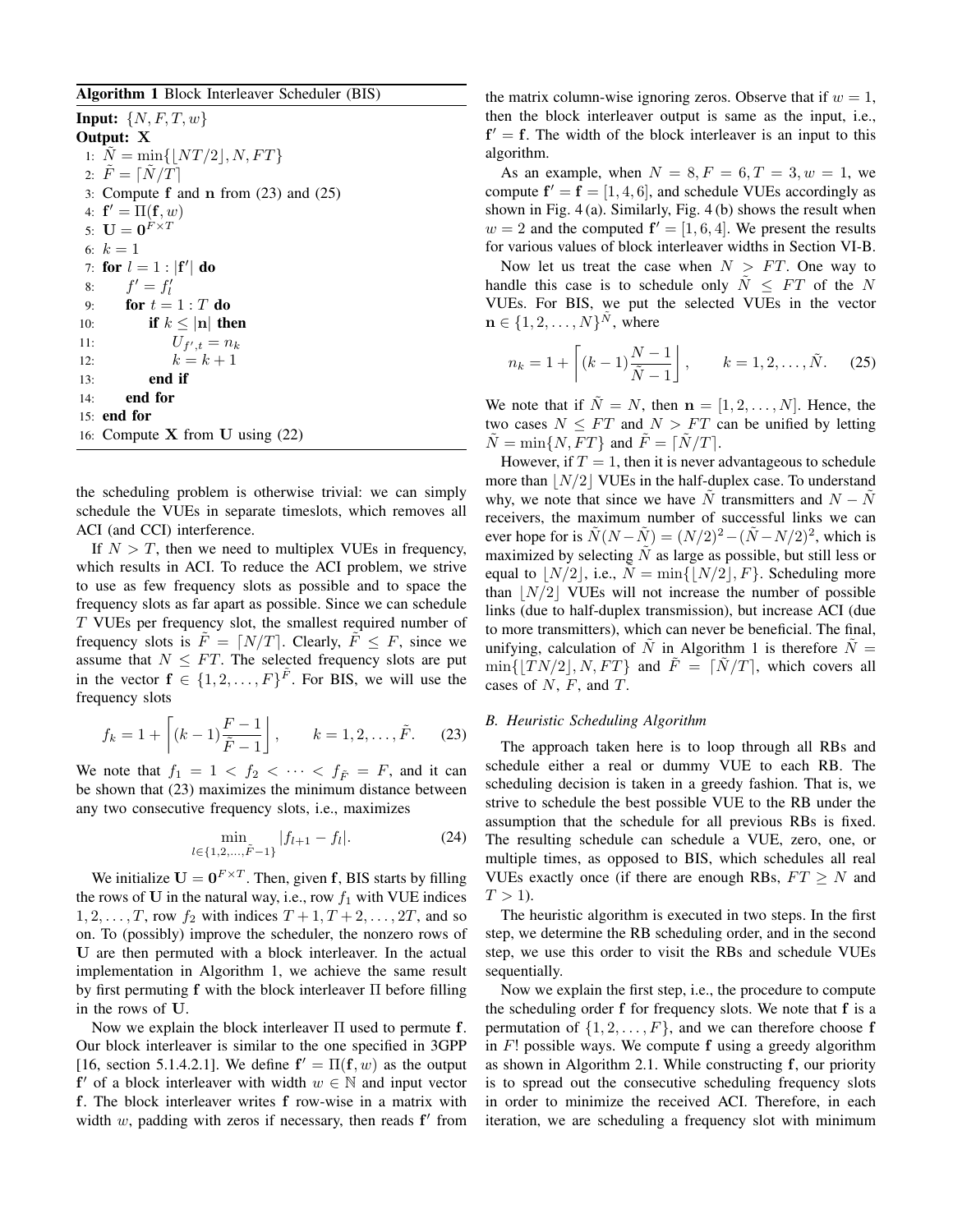## Algorithm 2.1 Computation of scheduling order f

| Input: $\{F, \mathbf{A}\}\$                                                                                                                                  |  |  |  |
|--------------------------------------------------------------------------------------------------------------------------------------------------------------|--|--|--|
| <b>Output:</b> f                                                                                                                                             |  |  |  |
| 1: $f_1 = 1$                                                                                                                                                 |  |  |  |
| 2: $\mathcal{F} = \{2, 3, \ldots, F\}$                                                                                                                       |  |  |  |
| 3: for $l = 2 : F$ do                                                                                                                                        |  |  |  |
| 4: $\mathcal{G} = \operatorname{argmin} \sum A_{f_i}, f_i$<br>$f \in \mathcal{F}$ $l'=1$                                                                     |  |  |  |
| 5: $f_l = \max \left\{ \operatorname*{arg\,max}_{f \in \mathcal{G}} \sum_{l'=1}^{l-1}  f - f_{l'}  \right\}$<br>6: $\mathcal{F} = \mathcal{F} \setminus f_l$ |  |  |  |
|                                                                                                                                                              |  |  |  |
| $7:$ end for                                                                                                                                                 |  |  |  |

received ACI from all the scheduled frequency slots. Therefore, we always start scheduling from the first frequency slot, i.e.,  $f_1 = 1$ , then we find out the next frequency slot  $f_2$  as the unscheduled frequency slot with minimum received ACI from  $f_1$ . We repeat this process until all frequency slots are chosen. Finding the frequency slot with minimum received ACI from all the scheduled frequency slots is actually not possible, since we do not know yet which VUE is going to be scheduled in the RBs. Therefore, we compute the ACI in an unscheduled frequency slot by assuming unit transmit power and unit channel gain from all interferers. If there are multiple unscheduled frequency slots with the same minimum affected ACI, then we choose the frequency slot having maximum average distance from all the scheduled frequency slots. If there is still a tie, then we pick the maximum out of it as shown in Algorithm 2.1, line 5. This way, we ensure that  $f_2 = F$  for a typical ACIR model.

Next we explain the second step, i.e., finding out the VUE to schedule in an RB. The algorithm is stated in Algorithm 2.2. Given an RB to schedule, first we compute the total number of successful links upon scheduling each VUE in the chosen RB, and then we pick the VUE which would maximize this quantity. Observe that VUE 0 (the dummy VUE) can be scheduled to the RB, which, of course, means that no real VUE is scheduled.

The result of the scheduling when  $N = 8, F = 6, T = 3$ , is shown in Fig. 4 (c), when VUEs are placed on a one lane road, with equal distances  $d_{avg}$  (refer to Table II) to the neighboring VUEs, and by assuming zero shadow loss. Note that in this example VUE 4 is scheduled twice.

#### *C. Near-Optimal Scheduling*

Observe that, if we fix **P**, e.g.,  $P_{i,t} = P^{\max} \ \forall \ i, t$ , then the MIQCP optimization problem (20) translates into a BLP problem. We compute a near-optimal scheduling by solving this BLP problem formulation using the Gurobi solver [21], which internally uses the branch and bound method. However, due to the computational complexity of the problem, branch and bound method involves a number of linear optimizations which, in the worst case, is believed to be exponential in the number of binary variables. Since finding an optimal solution would be time consuming, we stop the simulation when the

| Algorithm 2.2 Heuristic Scheduling Algorithm                                                |  |  |
|---------------------------------------------------------------------------------------------|--|--|
| Input: $\{N, F, T, H, A, P, \gamma^T, \sigma^2\}$                                           |  |  |
| Output: X                                                                                   |  |  |
| 1: $\mathbf{X} = \mathbf{0}^{N \times F \times T}$ , $\mathbf{U} = \mathbf{0}^{F \times T}$ |  |  |
| 2: Compute f using Algorithm 2.1                                                            |  |  |
| 3: // Schedule RBs in the order specified by f                                              |  |  |
| 4: for $l=1: F$ do                                                                          |  |  |
| 5: $f = f_l$                                                                                |  |  |
| 6: for $t=1:T$ do                                                                           |  |  |
| // Schedule VUE in RB $(f, t)$<br>7:                                                        |  |  |
| for $i = 0:N$ do<br>8:                                                                      |  |  |
| $U_{f,t}=i$<br>9:                                                                           |  |  |
| Compute $X$ from U using (22)<br>10:                                                        |  |  |
| Compute $Z$ for $X$ using (12)<br>11:                                                       |  |  |
| $s_i = \sum_{i=1}^{N} \sum_{i=1}^{N} Z_{m,i}$<br>12:                                        |  |  |
| $m=1 j=1$ ,                                                                                 |  |  |
| $i \neq m$<br>end for<br>13:                                                                |  |  |
| $U_{f,t} = \arg \max\{s_i\}$<br>14:                                                         |  |  |
|                                                                                             |  |  |
| end for<br>15:                                                                              |  |  |
| $16:$ end for                                                                               |  |  |
| 17: Compute $X$ from U using (22)                                                           |  |  |

solver attains a 5% optimality gap, i.e., when the attained objective value is no less than 95% of the optimum objective value. An example of the near-optimal scheduling is given in Fig. 4 (d), when VUEs are placed on a one lane road, with equal distance  $d_{avg}$  to the neighboring VUEs and by assuming zero shadow loss.

## V. POWER CONTROL ALGORITHMS

#### *A. Near-Optimal Power Control*

Observe that for the scheduling algorithms in Section IV, we fixed P, thereby converting the nonconvex MIQCP problem in (20) into a BLP problem. Similarly, once we find out a scheduling matrix  $X$ , we can convert (20) into a power-control problem by inputting  $X$  and making  $P$  as an optimization variable. The resulting problem is an MILP problem. In summary, the optimal power values can be computed by solving (20), with the following modified objective function,

$$
\max_{\mathbf{P}, \mathbf{Y}, \mathbf{V}, \mathbf{W}} \sum_{i=1}^{N} \sum_{\substack{j=1, \\ j \neq i}}^{N} W_{i,j} - \beta \sum_{t=1}^{T} \sum_{i=1}^{N} P_{i,t},
$$
 (26)

Note that  $\beta$  is the weight of the total power consumption in the objective, in order to achieve our secondary goal of minimizing the total power consumption. The value of  $\beta$  is set to a small value  $1/(NTP<sup>max</sup>)$ , so that the sum power will not affect our major goal of maximizing the total number of successful links.

Observe that the problem of finding the optimal power values is NP-hard as proved in [15, Lemma 1]. We use Gurobi [21] to solve the above power control problem. Since finding the optimal solution is very time consuming, we stop the solver when it attains a  $5\%$  optimality gap, like we do in the nearoptimal scheduling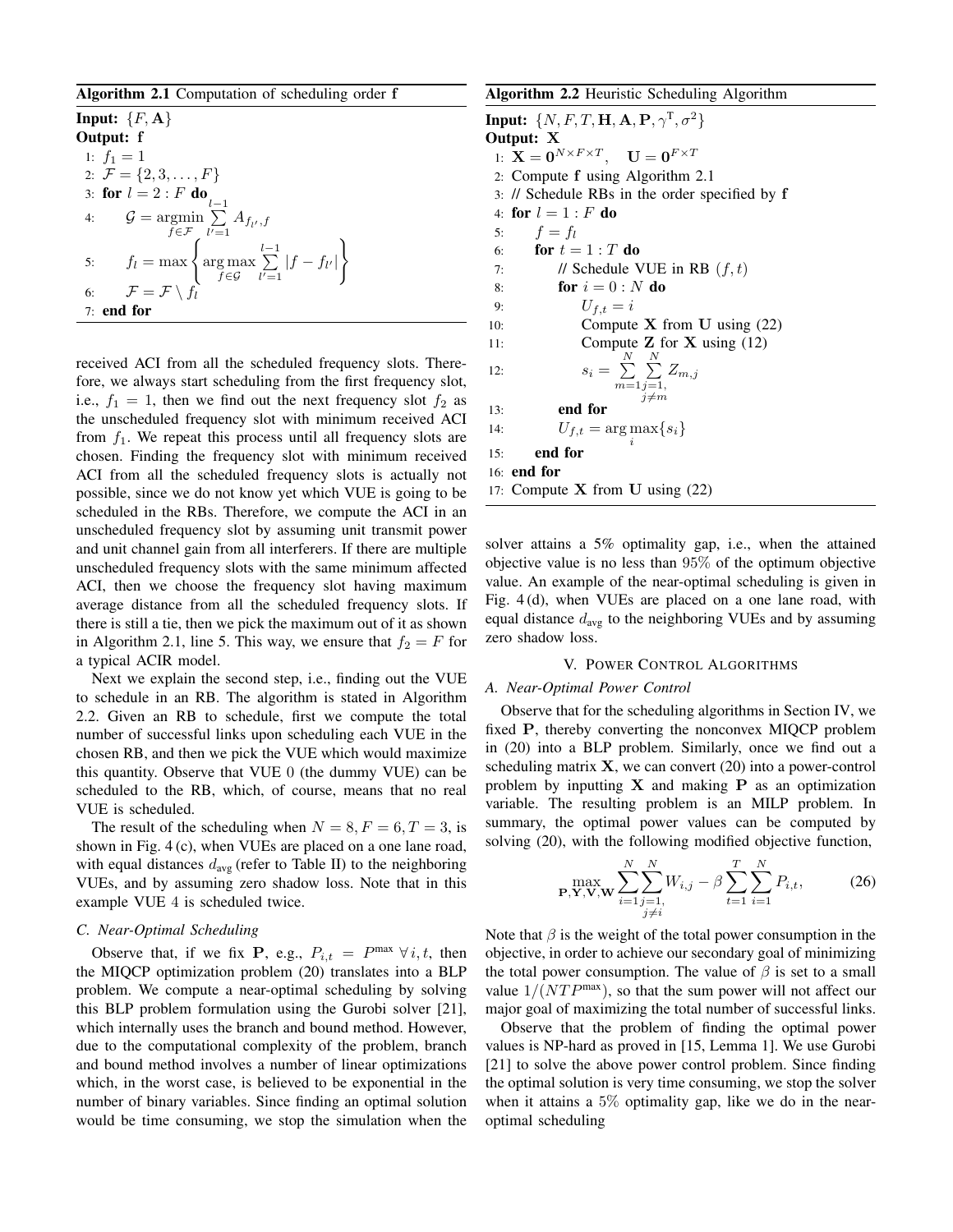#### *B. Heuristic Power Control*

Since the exponentially increasing worst-case complexity of optimal power control is problematic in practice for large networks, we propose a heuristic power control algorithm which has polynomial time computational complexity. The proposed heuristic power control algorithm is an extension of our previous work on power control [15] and the work of Kang Wang et al. [22]. All those previous works assumes  $T = 1$ , whereas our proposed algorithm finds a power control solution for any value of  $T$ . The algorithm is described in Algorithm 3.

The SINR  $\Upsilon_{i,j,t}$  of a link  $(i, j)$  during the timeslot t is computed as follows,

$$
\Upsilon_{i,j,t} = \frac{\sum_{f=1}^{F} X_{i,f,t} P_{i,t} H_{i,j}}{\sigma^2 + \sum_{f=1}^{F} \sum_{\substack{f'=1\\f'=\{t\} \neq i}}^{F} X_{i,f,t} A_{f',f} X_{k,f',t} P_{k,t} H_{k,j}}.
$$
 (27)

The derivation of the above equation is explained in Appendix A. A link  $(i, j)$  is successful if and only if its SINR is greater than or equal to  $\gamma^T$  on any timeslot, i.e.,  $\Upsilon_{i,j,t} \geq \gamma^T$ for any  $t \in \{1, 2, ..., T\}$ . Our goal is to find the optimal transmit power value for each VUE in each timeslot in order to maximize the total number of successful links. The algorithm is an iterative algorithm involving two steps in each iteration. Since it may not be possible to ensure success for all links, our first step is to find the set of candidate links  $\mathcal{L}$ . The second step is to compute the power values  $P_{i,t}$  for all VUEs in all timeslots in order to maximize the number of successful links in L. Therefore, we update both L and  $P_{i,t}$   $\forall i, t$  on each iteration. We terminate the algorithm, when we observe that all the links in  $\mathcal L$  are achieving the SINR target  $\gamma^T$ .

Now we explain the first step, i.e., the computation of  $\mathcal L$ on each iteration. In the first iteration, we initialize  $\mathcal L$  to the set of all links, and in subsequent iterations we remove some of the links from  $\mathcal{L}$ , thereby making  $\mathcal{L}$  a nonincreasing set over iterations. We initialize all VUEs transmit power to  $P^{\text{init}}$ , i.e.,  $P_{i,t} = P^{\text{init}} \,\forall \,i, t$ . We then define the variable  $\tilde{P}_{i,j,t}$  as the required transmit power of VUE  $i$  during the timeslot  $t$  in an iteration, so that the link  $(i, j)$  would be successful in the next iteration, under the assumption that the interference remains constant. The value of  $\tilde{P}_{i,j,t}$  is computed in each iteration as shown in Algorithm 3, line 8. If the required power for a link  $(i, j)$  is more than  $P^{\max}$ , i.e.,  $\tilde{P}_{i,j,t} > \overline{P}^{\max} \ \forall t$ , then the link  $(i, j)$  is declared as a broken link. The set of broken links  $\beta$ in an iteration is computed in Algorithm 3, line 9. We find out repeatedly broken links over many iterations and remove them from the set  $\mathcal{L}$ .

In order to find the repeatedly broken links, a counter  $C_{i,j}$  is set to count the number of iterations at which the link  $(i, j)$  gets broken. We remove the link  $(i, j)$  from  $\mathcal L$ once  $C_{i,j}$  reaches above a threshold  $C^{T}$ , i.e,  $C_{i,j} > C^{T}$ . We observe that, the algorithm shows improved performance as we increase  $C<sup>T</sup>$ . However, higher values of  $C<sup>T</sup>$  result in

## Algorithm 3 Heuristic Power Control

**Input:**  $\{N, F, T, P^{\text{init}}, P^{\text{max}}, \mathbf{X}, \mathbf{H}, \mathbf{A}, \gamma^{\text{T}}, \sigma^2\}$ Output: P 1:  $P_{i,t} = P^{\text{init}} \quad \forall i, t$ 2:  $\mathbf{C} = \mathbf{0}^{N \times N}$ 3:  $\mathcal{L} = \{(i, j) : \sum_{i=1}^{T}$  $t=1$  $\sum_{i=1}^{n}$  $\sum_{f=1}^{F} X_{i,f,t} > 0, j \neq i$  // set of candidate links links 4:  $\mathcal{T}_i = \{t : \sum_{i=1}^F \}$  $\sum_{f=1} X_{i,f,t} > 0$ }  $\forall i$ // scheduled timeslots for VUE  $i$ 5: Compute SINR  $\Upsilon_{i,j,t}$   $\forall i, j, t$  using (27) 6: **while**  $\exists (i, j) \in \mathcal{L}$  s.t.  $\Upsilon_{i,j,t} < \gamma^T \quad \forall t$  **do**<br>7: // Compute the required power and brown 7: // Compute the required power and broken links  $\mathcal{B}$ <br>8:  $\tilde{P}_{i,j,t} = \frac{\gamma^T}{\gamma} P_{i,t} \quad \forall (i,j) \in \mathcal{L}, t \in \mathcal{T}_i$ 8:  $\tilde{P}_{i,j,t} = \frac{\gamma^{\text{T}}}{\gamma}$  $\frac{\gamma}{\Upsilon_{i,j,t}}P_{i,t} \quad \forall (i,j) \in \mathcal{L}, t \in \mathcal{T}_i$ 9:  $\mathcal{B} = \{ (i, j) : \tilde{P}_{i, j, t} > P^{\text{max}} \quad \forall t \in \mathcal{T}_i \}$ 10: *//* Increment  $C_{i,j}$  and update  $\mathcal{L}$ <br>11:  $C_{i,j} = C_{i,j} + 1 \quad \forall (i,j) \in \mathcal{B}$ 11:  $C_{i,j} = C_{i,j} + 1 \forall (i,j) \in \mathcal{B}$ <br>
12:  $\mathcal{L} = \mathcal{L} \setminus \{(i,j) : C_{i,j} > C^{\mathsf{T}}\}$ 12:  $\mathcal{L} = \mathcal{L} \setminus \{ (i, j) : C_{i,j} > C^{\mathrm{T}} \}$ <br>13:  $\mathcal{R}_i = \{ j : (i, j) \in \mathcal{L} \setminus \mathcal{B} \}$ 13:  $\mathcal{R}_i = \{j : (i, j) \in \mathcal{L} \setminus \mathcal{B}\}$   $\forall i$ <br>14: // Compute power values // Compute power values 15:  $P_{i,t} = 0 \ \forall i, t$ <br>16: **for**  $i = 1 : N$ for  $i = 1 : N$  do 17: **while**  $\mathcal{R}_i \neq \emptyset$  **do**<br>18:  $\mathcal{K}_t = \{\tilde{P}_{i,i,t}\}$ 18:  $\mathcal{K}_t = \{ \tilde{P}_{i,j,t} : \tilde{P}_{i,j,t} \leq P^{\text{max}}, \ j \in \mathcal{R}_i \} \ \forall t \in \mathcal{T}_i$ 19:  $\tau = \text{rand}(\arg \max |\mathcal{K}_t|)$ 20:  $P_{i,t^*} = \max_{t \in \mathcal{T}_i} \mathcal{K}_{t^*}$ 21:  $\mathcal{R}_i^* = \{j : P_{i,t^*} \ge \tilde{P}_{i,j,t^*}\}$ <br>
22:  $\mathcal{R}_i = \mathcal{R}_i \setminus \mathcal{R}_i^*$ 23: end while 24:  $\mathcal{T}_i = \mathcal{T}_i \setminus \{t : P_{i,t} = 0\}$ <br>25: **end for** end for 26: Compute SINR  $\Upsilon_{i,j,t}$   $\forall i,j,t$  using (27) with updated power values 27: end while

more number of iterations, thereby increasing computational complexity. Moreover, we note that the initial transmit power  $P^{\text{init}}$  plays a crucial role in this algorithm. A higher value of  $P<sup>init</sup>$  leads to more number of broken links in the first iteration itself, whereas lower values lead to a slow convergence of the algorithm. By simulations, we observe that  $P^{\text{init}} = P^{\text{max}}/10$ is a reasonable value for  $P^{\text{init}}$ .

Next we explain the second step, i.e., the computation of power values  $P_{i,t}$   $\forall t$ , in each iteration. We compute the power values of each VUE independently. In the following, we therefore explain the power value computation of an arbitrary VUE *i* for all timeslots  $t \in \{1, 2, ..., T\}$ . Let us define the set  $\mathcal{R}_i$  as the set of intended receivers in  $\mathcal{L} \setminus \mathcal{B}$  when the transmitter is VUE  $i$ , as computed in Algorithm 3, line 13. Our goal is to make the received SINR of all the links from VUE *i* to VUEs in  $\mathcal{R}_i$  equal to or greater than  $\gamma^T$  in the next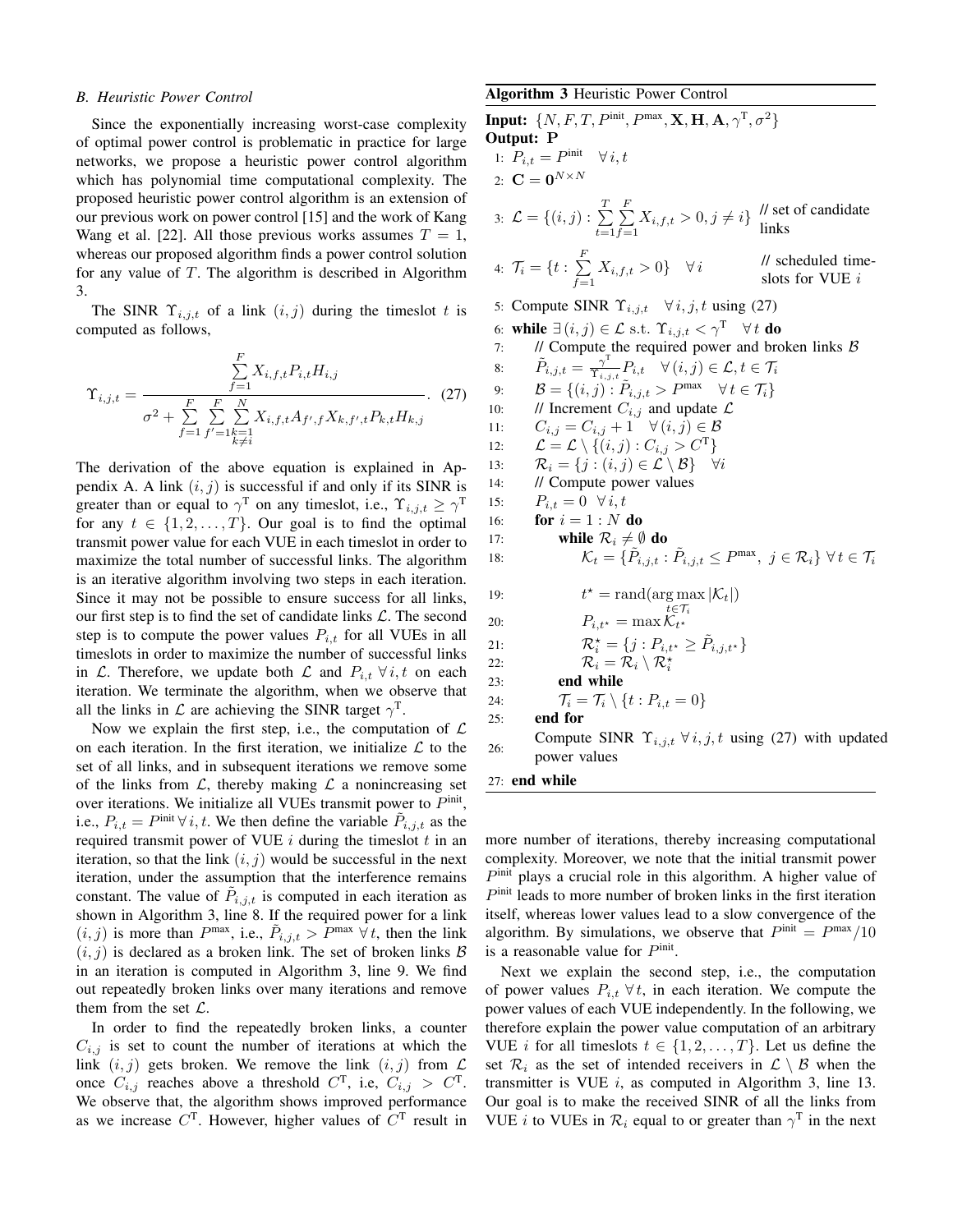iteration, i.e.,  $\Upsilon_{i,j,t} \geq \gamma^T \ \forall \ j \in \mathcal{R}_i$ . Therefore, we compute  $P_{i,t}$   $\forall t$ , such that the SINR values of all the links in  $\mathcal{L} \setminus \mathcal{B}$ are greater or equal to  $\gamma^T$  on at least one of the timeslots in the next iteration, under the assumption that the interference remains constant.

Furthermore, in order to minimize the interference to other links, we would consider allocating power to a VUE in as few number of timeslots as possible. Therefore, the power allocation to VUE  $i$  involves two steps. The first step is to decide the optimal timeslot  $t^*$  to allocate power, and the second step is to compute the power value for the chosen timeslot  $t^*$ . We compute  $t^*$  as the timeslot at which VUE i can serve the maximum number of intended receivers in  $\mathcal{R}_i$ . For this purpose, we first formed  $K_t$  as the set of transmit powers for VUE  $i$  that are required to serve the receivers in  $\mathcal{R}_i$  and do not exceed  $P^{\text{max}}$ , as shown in Algorithm 3, line 18. We note that the cardinality of this set, i.e.,  $|\mathcal{K}_t|$ , is the number of receivers that can be served during times of  $t$  in the next iteration. Therefore, we compute  $t^*$  as the timeslot  $t$  that maximizes  $|\mathcal{K}_t|$ . If there are multiple timeslots with the same maximum number of receivers, then we randomly pick one among them using rand function. We define  $s = \text{rand}(\mathcal{S})$  as an element randomly chosen with uniform probability from the set S. Then we compute the power value  $P_{i,t^*}$  as the maximum value in  $\mathcal{K}_{t^*}$  (which is less than  $P^{\text{max}}$ ), as shown in Algorithm 3, line 20. Then we compute the set of receivers  $\mathcal{R}_i^*$  which are served by the allocated power  $P_{i,t^*}$ , and remove those from  $\mathcal{R}_i$ . Therefore, the set  $\mathcal{R}_i$  remains as the set of VUEs not yet served. We repeat these two steps until the allocated transmit power  $P_{i,t}$  is greater or equal to the required transmit power  $\tilde{P}_{i,j,t}$  on at least one of the timeslot t, for all receivers in  $\mathcal{R}_i$ .

The algorithm is convergent as proved in Lemma 1 in Appendix C. However, in order to ensure a fast convergence and improved performance, we restrict allocating power values to VUE *i* only in a limited number of timeslots  $\mathcal{T}_i$ . In each iteration, we compute the set  $\mathcal{T}_i \forall i$ , as the set of timeslots during which VUE  $i$  is allocated with nonzero power values. In the subsequent iterations, we allocate power values to VUE i only in those timeslots specified by  $\mathcal{T}_i$ .

## VI. PERFORMANCE EVALUATION

## *A. Scenario and Parameters*

We consider a network consisting of N VUEs distributed on a one-lane road, and each VUE tries to broadcast a message to all other VUEs. The distance between any two adjacent VUEs, d, follows a shifted exponential distribution, with the minimum distance  $d_{\text{min}}$  and the average distance  $d_{\text{avg}}$ . That is, the probability density function of  $d$  is given as,

$$
f(d) = \begin{cases} (1/(d_{\text{avg}} - d_{\text{min}})) \exp(-\frac{d - d_{\text{min}}}{d_{\text{avg}} - d_{\text{min}}}), & d \ge d_{\text{min}} \\ 0, & \text{otherwise} \end{cases}
$$
(28)

We choose  $d_{avg} = 48.6$  m for a vehicular speed of 70 km/h, as recommended by 3GPP [23, section A.1.2] for freeway scenario. However, we did not adopt the channel model Winner+B1 used by 3GPP evaluation scenario [23], since it

TABLE II: System Simulation Parameters

| Parameter         | Value                                           |
|-------------------|-------------------------------------------------|
| ACIR model        | 3GPP mask                                       |
| $T_{\sim}$        | 5 dB                                            |
| P <sub>max</sub>  | $24$ dBm                                        |
| P <sub>init</sub> | P <sup>max</sup> /10                            |
| $PL_0$            | 63.3 dB                                         |
| $\boldsymbol{n}$  | 1.77                                            |
| $d_0$             | 10 <sub>m</sub>                                 |
| $\sigma_1$        | 3.1 dB                                          |
| Penetration Loss  | 10 dB per obstructing VUE                       |
| $\sigma^2$        | $-95.2$ dBm                                     |
| $d_{\text{avg}}$  | $48.6 \; \mathrm{m}$                            |
| $d_{\min}$        | 10 <sub>m</sub>                                 |
| β                 | $1/(NP^{max})$                                  |
| $\eta$            | $\gamma^{\text{T}}(NP^{\text{max}} + \sigma^2)$ |
|                   | 100                                             |

is not appropriate for highway scenarios. Instead, we adopted the channel model from [24], which is a model based on the measurements of V2V links at carrier frequency 5.2 GHz in a highway scenario. The path loss in dB for a distance  $d$  is computed as,

$$
PL(d) = PL_0 + 10n \log_{10}(d/d_0) + X_{\sigma_1}
$$
 (29)

where *n* is the path loss exponent,  $PL_0$  is the path loss at a reference distance  $d_0$ , and  $X_{\sigma_1}$  represents the shadowing effect modeled as a zero-mean Gaussian random variable with standard deviation  $\sigma_1$ . The values of the channel parameters are taken from [24] and shown in Table II. An additional attenuation of 10 dB is added as penetration loss for each obstructing VUE [25]. The noise variance is −95.2 dBm and  $P<sup>max</sup>$  is 24 dBm as per 3GPP recommendations [18]. We assume that  $d_{\text{min}} = 10 \,\text{m}$  and that  $\gamma^{\text{T}} = 5 \,\text{dB}$  is sufficient for a transmission to be declared as successful (i.e., that the error probability averaged over the small-scale fading is sufficiently small). Additionally, we fix  $C<sup>T</sup> = 100$ , which is found to be a reasonable value for the heuristic power control algorithm.

#### *B. Simulation Results*

To measure the performance, we use the average number of successful links per VUE, defined as,

$$
\bar{Z} = \frac{1}{N} \sum_{i=1}^{N} \sum_{\substack{j=1 \ j \neq i}}^{N} E[Z_{i,j}],
$$
 (30)

where the expectation is taken over the random quantities in the experiment, i.e., the inter-VUE distances and shadow fading. The metric  $\overline{Z}$  can be interpreted as the average number of VUEs that can decode a packet from a certain VUE. Clearly, we would like to ensure that  $\overline{Z}$  is sufficiently large to support the application in mind. However, to specify this minimum acceptable value of  $\overline{Z}$  is out of scope of this paper.

Since the block interleaver width  $w$  is an input parameter to BIS, we considered a class of BIS with all possible  $w \in$  $\{1, 2, \ldots, F-1\}$ . We present here the results for the optimal w which maximizes  $\bar{Z}$  under the assumption of equal transmit powers, shown as the blue curves marked with triangles in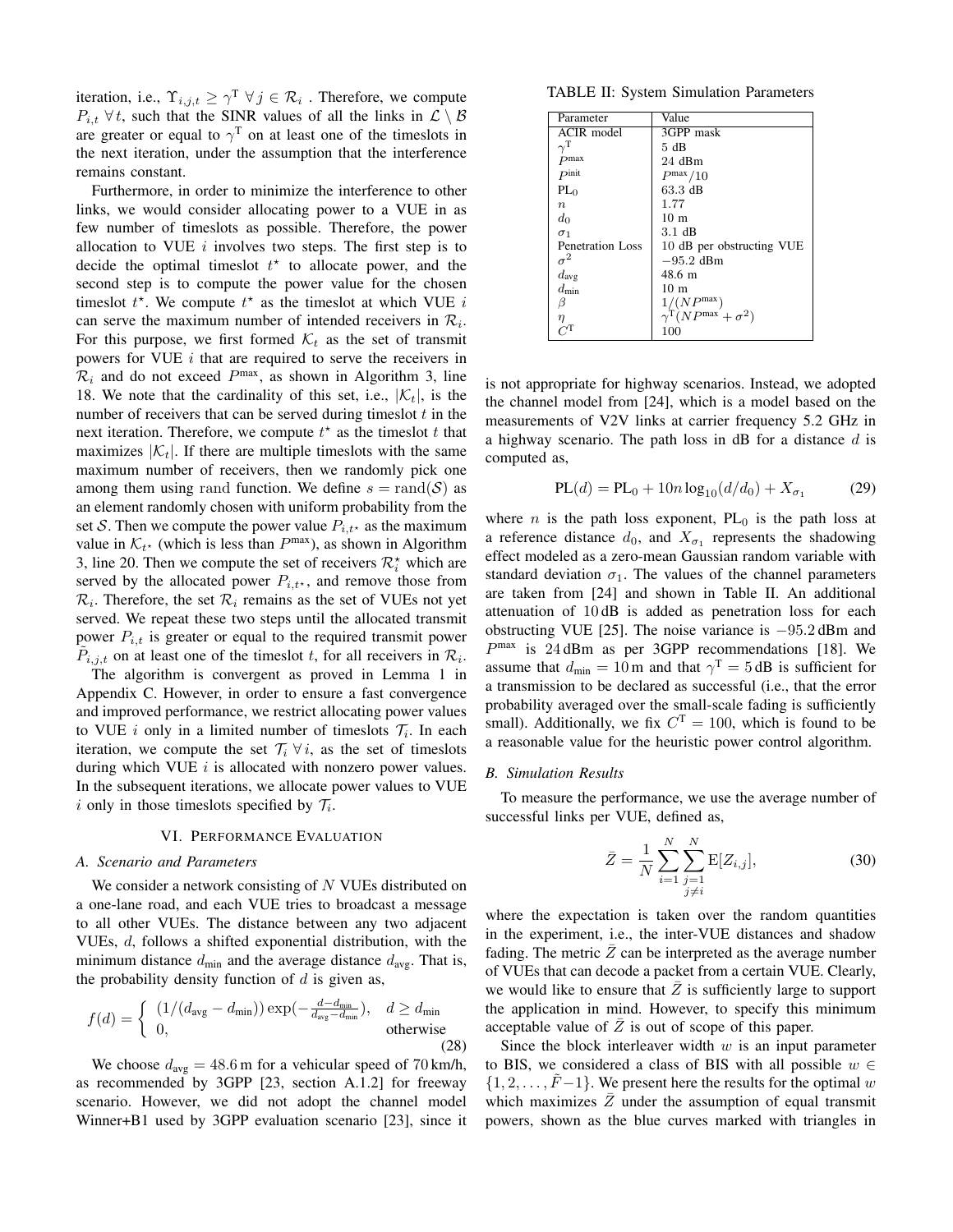

Fig. 5: Average number of successful links per VUE  $(\overline{Z})$  for various scheduling algorithms

Fig. 5. The corresponding  $w$  for BIS is shown as an extra x label on top of Fig.  $5(a)$ –(c), and we do not vary w with respect to the power control algorithms.

In Fig. 5, we present the result for various values of  $F, T, N$ , and various scheduling and power control algorithms. However, we have not simulated near-optimal scheduling for  $T > 1$ , due to its very high computational complexity.

In Fig. 5(a), we plot  $\overline{Z}$  by varying T for a fixed F and N. The results in Fig. 5(a) clearly show that  $\bar{Z}$  is severely limited by ACI when many VUEs must be multiplexed in frequency, i.e., when  $T$  is small compared to  $N$ . This motivates the search for scheduling and power control methods to mitigate the ACI problem in this situation. We also observe that  $\overline{Z}$  remains essentially constant for  $T > 10$ .

One way to limit the effect of ACI would be to increase  $F$ (for a fixed  $N$  and  $T$ ) to allow for larger spacing of VUEs in frequency. However, the results in Fig. 5(b) show that  $\overline{Z}$  is only slowly increasing with  $F$ . On the other hand, Fig.  $5(b)$ shows that significant gains can be achieved by more advanced scheduling than using a BIS.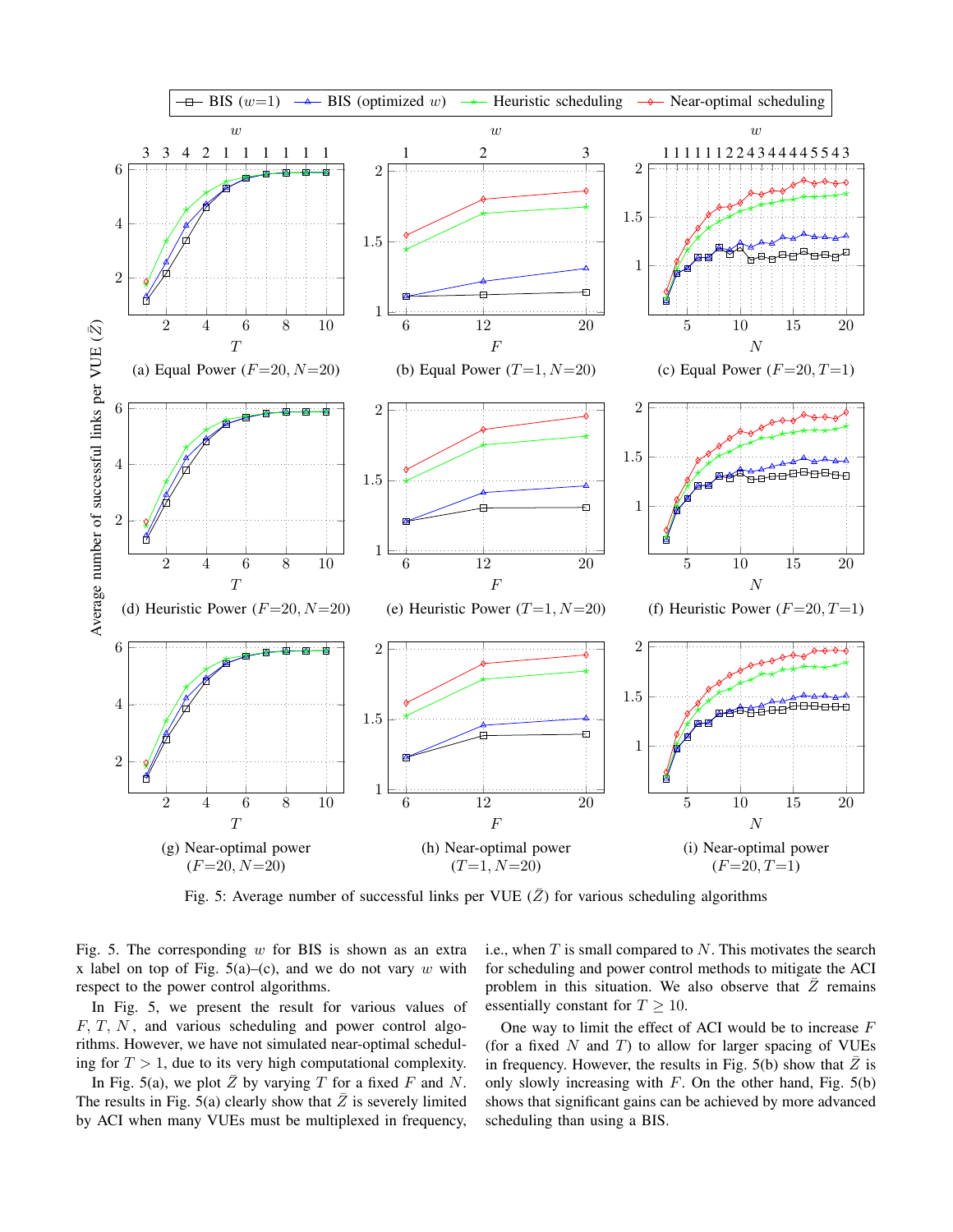

Fig. 6: Average transmit power per VUE (dBm) for various power control algorithms for BIS ( $w=1$ )

Moreover, for a fixed T and F, we see in Fig. 5(c) that  $\overline{Z}$  is increasing with  $N$ , at least for the more advanced schedulers. This might be surprising at first sight; however, this effect is not unreasonable, since more receivers become available for each transmission when  $N$  increases. In other words, the number of terms in the double sum in (30) increases, which tends to increase  $\overline{Z}$ . The results in Fig. 5(c) also show that significant gains can be achieved with proper scheduling.

As seen in Fig. 5(d)–(i), power control increases performance, but, in general, the gains are marginal for advanced schedulers. The performance gain is more significant for the BIS scheduler compared to the more advanced schedulers. This can be explained by the fact that a suboptimal schedule can be corrected to some degree by power control. Indeed, assigning zero or a very low power to a VUE effectively changes the schedule for that VUE. For instance, that the performance for BIS with  $w = 1$  for large N is significantly improved with power control, as seen in Fig. 5(f) and Fig. 5(i).

In Fig. 6, we plot the average transmitter power values for various power control algorithms, upon fixing the scheduling algorithm as BIS with  $w = 1$ . We observe that our proposed heuristic power control algorithm uses less transmit power compared to equal power, and close to the transmit power used by near-optimal power control.

The simulation results presented here is for half-duplex communication scenario, i.e., a VUE cannot receive any packets in any frequency slots while transmitting in a timeslot. For detailed results on full-duplex communication, interested readers are directed to our report in the archive [19]. Moreover, in [19] we present similar results for both full-duplex and half-duplex scenarios, with both SCFDMA and 3GPP mask ACIR models. We observe that the near-optimal scheduling algorithm show significant performance improvement for fullduplex communication scenarios when ACIR equals to 3GPP mask. We also plot the average transmit power values for various scheduling algorithms in [19], and observe the similar trends for various scheduling algorithms. Additionally, the MATLAB code used for the simulation is shared on github [26].

## VII. CONCLUSION

This paper studies performance of V2V all-to-all broadcast communication in a one-lane highway scenario where cochannel interference is removed by not allowing more than one transmitting VUE per time-frequency resource block. From the results presented in this paper, which are for half-duplex communication, we can draw the following conclusions.

- 1) Performance is mainly limited by ACI when VUEs are multiplexed in frequency.
- 2) Performance is heavily dependent on scheduling and power allocation.
- 3) In general, scheduling with fixed and equal transmit powers is more effective in improving performance than subsequent power control.
- 4) To find a schedule and power allocation to maximize performance can be stated as the nonconvex mixed integer quadratic constrained programming (MIQCP) problem in (20).
- 5) To find a schedule to maximize performance for a fixed power allocation can be stated as a Boolean linear programming (BLP) problem found by fixing P to a constant matrix in (20).
- 6) The heuristic scheduling algorithm for a fixed power allocation defined in Algorithm 2.2 has significantly lower complexity than the BLP program and performs significantly better than the baseline block-interleaver scheduler defined in Algorithm 1.
- 7) To find a power allocation to maximize performance for a fixed schedule can be stated as the mixed integer linear programming (MILP) problem found by replacing the objective in  $(20)$  with  $(25)$  and fixing **X**.
- 8) The heuristic power allocation algorithm for a fixed schedule defined in Algorithm 3 achieve similar performance as the solution to the MILP problem, but at a significantly lower computational complexity.
- 9) For small problems, the tandem of Algorithms 2.2 and 3 perform close to the near-optimum solution obtained by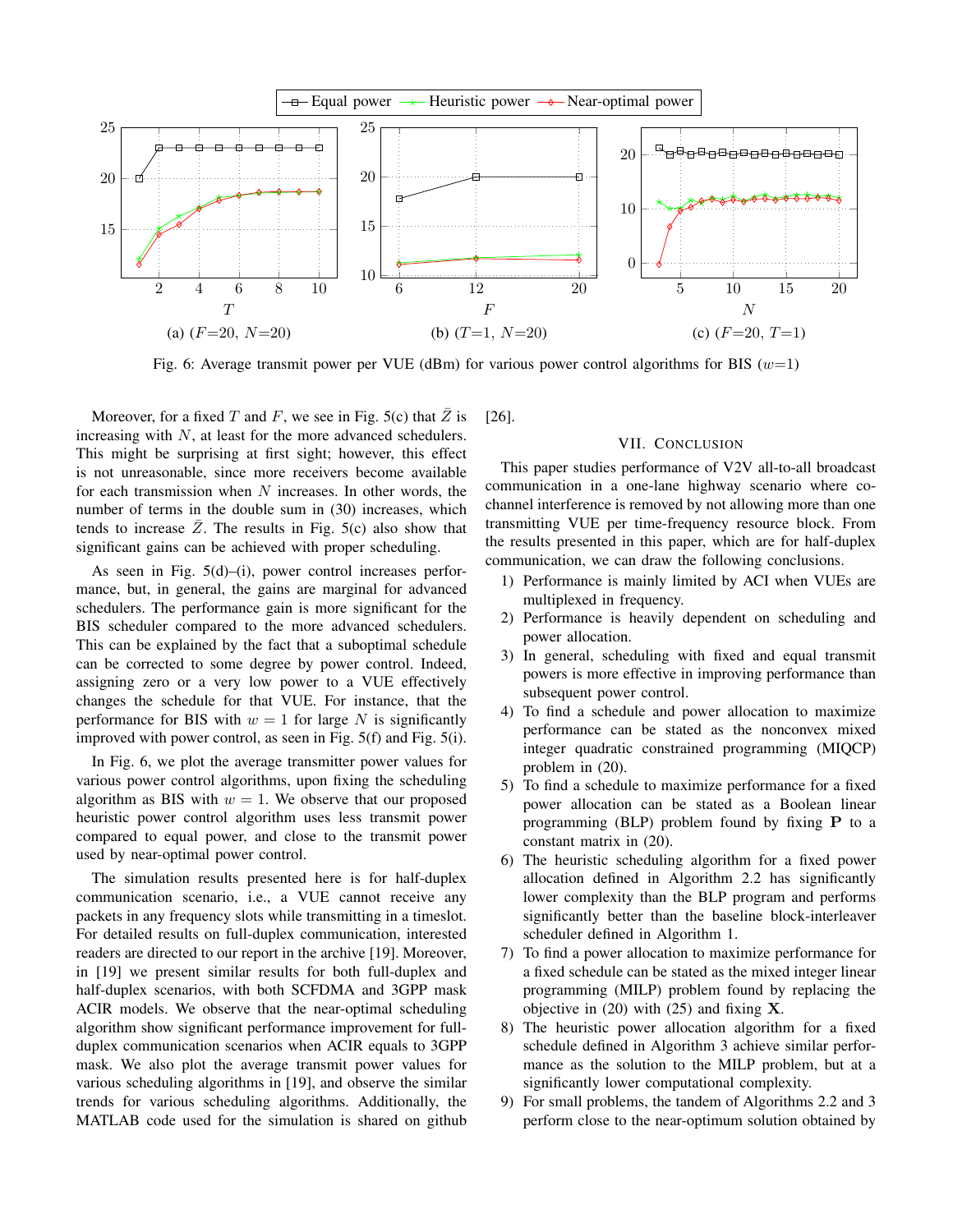solving, in sequence, the BLP and MILP problems in items 5) and 7) above, respectively.

# APPENDIX A JOINT SCHEDULING AND POWER CONTROL PROBLEM FORMULATION BY FOCUSING ON TRANSMITTER-RECEIVER LINKS

Let us define  $\Upsilon \in \mathbb{R}^{N \times N \times T}$  with  $\Upsilon_{i,j,t}$  being the SINR during timeslot  $t$  for the link from VUE  $i$  to VUE  $j$ , i.e., transmitter-receiver link  $(i, j)$ . The value of  $\Upsilon_{i, j, t}$  can be computed as follows,

$$
\Upsilon_{i,j,t} = \frac{\sum_{f=1}^{F} X_{i,f,t} P_{i,t} H_{i,j}}{\sigma^2 + \sum_{f=1}^{F} \sum_{f'=1}^{F} \sum_{k=1}^{N} X_{i,f,t} A_{f',f} X_{k,f',t} P_{k,t} H_{k,j}}
$$
(31)

where  $\sigma^2$  is the noise variance and  $P_{i,t}$  is the transmit power of VUE  $i$  during timeslot  $t$ .

Now we explain each component of (31). Observe that  $X_{i,f,t}P_{i,t}H_{i,j}$  in numerator is the received signal power for the link  $(i, j)$  on RB  $(f, t)$ , therefore,  $\sum_{f} X_{i, f, t} P_{i, t} H_{i, j}$ is the total received signal power in timeslot  $t$ . Similarly  $A_{f',f}X_{k,f',t}P_{k,t}H_{k,j}$  is the interference power received by VUE  $j$  on RB  $(f, t)$  from VUE  $k$  when VUE  $k$  is scheduled to transmit on RB  $(f', t)$ . Similarly,  $X_{i,f,t}A_{f',f}X_{k,f',t}P_{k,t}H_{k,j}$  is the same received interference power if VUE  $i$  is scheduled to transmit in RB  $(f, t)$ . Therefore,  $\sum_{f} \sum_{f'} \sum_{k \neq i} X_{i,f,t} A_{f',f} X_{k,f',t} P_{k,t} H_{k,j}$  is the total interference power received to the link  $(i, j)$  if VUE i is scheduled to transmit in any of the RBs in times lot  $t$ .

However, translating the constraint for achieving SINR target, i.e.,  $\Upsilon_{i,j,t} \geq \gamma^{\mathrm{T}}$ , we get the following constraint,

$$
\sum_{f=1}^{F} X_{i,f,t} P_{i,t} H_{i,j}
$$
\n
$$
-\gamma^{\mathrm{T}} \sum_{f=1}^{F} \sum_{\substack{f'=1}}^{F} \sum_{\substack{k=1 \ k \neq i}}^{N} X_{i,f,t} A_{f',f} X_{k,f',t} P_{k,t} H_{k,j} \ge \gamma^{\mathrm{T}} \sigma^2 \quad (32)
$$

Observe that the above constraint is more complicated than a quadratic constraint. Moreover, we can simplify the above constraint only upto a boolean quadratic constraint for a scheduling problem, upon fixing the power values  $P_{i,t} \,\forall \,i, t$ .

#### APPENDIX B

# PROVING THE NONCONVEXITY OF (20B)

Let us represent (20b) as follows,

$$
G(\mathbf{P}, \mathbf{X}, \mathbf{Y}) \le 0 \tag{33}
$$

where  $G(\mathbf{P}, \mathbf{X}, \mathbf{Y})$  is defined as follows,

$$
G(\mathbf{P}, \mathbf{X}, \mathbf{Y}) =
$$
  
-
$$
\sum_{i=1}^{N} X_{i,f,t} P_{i,t} H_{i,j} + \gamma^{\mathrm{T}} \sum_{f'=1}^{F} \sum_{k=1}^{N} A_{f',f} X_{k,f',t} P_{k,t} H_{k,j}
$$
  
+
$$
\gamma^{\mathrm{T}} \sigma^{2} - \gamma^{\mathrm{T}} (NP^{\max} + \sigma^{2}) (1 - Y_{j,f,t})
$$
(34)

We prove the nonconvexity of (20b) by proving that  $G(\mathbf{P}, \mathbf{X}, \mathbf{Y})$  is nonconvex. We prove this by proving that the Hessian matrix of  $G(\mathbf{P}, \mathbf{X}, \mathbf{Y})$  is not positive semidefinite, with respect to the two variables  $x = X_{1,f,t}$  and  $y = P_{1,t}$ . The Hessian matrix of  $G(\mathbf{P}, \mathbf{X}, \mathbf{Y})$  with respect to x and y is as follows,

$$
\nabla^2 G = \begin{bmatrix} \frac{\partial^2 G}{\partial^2 x} & \frac{\partial^2 G}{\partial y \partial x} \\ \frac{\partial^2 G}{\partial x \partial y} & \frac{\partial^2 G}{\partial^2 y} \end{bmatrix}
$$
(35)

However, observe that  $\frac{\partial^2 G}{\partial x^2} = \frac{\partial^2 G}{\partial y \partial y} = 0$ , and  $\frac{\partial^2 G}{\partial x \partial y} = \frac{\partial^2 G}{\partial y \partial x}$  from (34). Therefore, the determinant of the above Hessian matrix is  $|\nabla^2 G| = -\left(\frac{\partial^2 G}{\partial x \partial y}\right)^2 \leq 0$ . Since  $\frac{\partial^2 G}{\partial x \partial y} \neq 0$  for some  $j, f, t$ , the corresponding determinant of the Hessian matrix is negative. Hence the function  $G(\mathbf{P}, \mathbf{X}, \mathbf{Y})$  is nonconvex. This concludes the proof.

# APPENDIX C

# PROVING THE CONVERGENCE OF ALGORITHM 3

*Lemma 1:* The Algorithm 3 is convergent.

*Proof:* Observe that the set  $\mathcal L$  is nonincreasing on each iteration. When the termination condition (Algorithm 3, line 6) is not satisfied, the set of broken links  $\beta$  is nonempty. This implies that, the counter  $C_{i,j}$  is incremented for some  $(i, j) \in \mathcal{L}$  in each iteration. Therefore, the maximum number of iterations possible before the set  $\mathcal L$  becomes empty is  $C^{T}|\mathcal{L}|$ . This concludes the proof.

#### **REFERENCES**

- [1] W. Sun, E. G. Ström, F. Brännström, K. C. Sou, and Y. Sui, "Radio resource management for D2D-based V2V communication," *IEEE Transactions on Vehicular Technology*, vol. 65, no. 8, pp. 6636–6650, Aug 2016.
- [2] L. Gallo and J. Härri, "Short paper: A LTE-direct broadcast mechanism for periodic vehicular safety communications," in *IEEE Vehicular Networking Conference*, Boston, USA, Dec. 2013, pp. 166–169.
- [3] W. L. Tan, K. Bialkowski, and M. Portmann, "Evaluating adjacent channel interference in IEEE 802.11 networks," in *Proc. IEEE Vehicular Technology Conference*, Taipei, Taiwan, May 2010.
- [4] E. Dahlman, S. Parkvall, and J. Sköld, "4G: LTE/LTE-Advanced for mobile broadband." Oxford: Academic Press, 2011, pp. 370–371.
- [5] W. Li, X. Ma, J. Wu, K. S. Trivedi, X. L. Huang, and Q. Liu, "Analytical model and performance evaluation of long-term evolution for vehicle safety services," *IEEE Transactions on Vehicular Technology*, vol. 66, no. 3, pp. 1926–1939, March 2017.
- [6] J. Zhou, R. Q. Hu, and Y. Qian, "Message scheduling and delivery with vehicular communication network infrastructure," in *2013 IEEE Global Communications Conference (GLOBECOM)*, Atlanta, USA, Dec 2013, pp. 575–580.
- [7] F. Zeng, R. Zhang, X. Cheng, and L. Yang, "Channel prediction based scheduling for data dissemination in VANETs," *IEEE Communications Letters*, vol. 21, no. 6, pp. 1409–1412, 2017.
- [8] W. Li, J. Chen, H. Long, and B. Wu, "Performance and analysis on LTE system under adjacent channel interference of broadcasting system," in *2012 IEEE 12th International Conference on Computer and Information Technology*, Chengdu, China, Oct 2012, pp. 290–294.
- [9] Q. Wang and X. Li, "Analysis of LTE FDD and TD-LTE combination network's interference," in *2016 2nd IEEE International Conference on Computer and Communications (ICCC)*, Chengdu, China, Oct 2016, pp. 2332–2336.
- [10] J. Ribadeneira-Ramirez, G. Martinez, D. Gomez-Barquero, and N. Cardona, "Interference analysis between digital terrestrial television (DTT) and 4G LTE mobile networks in the digital dividend bands," *IEEE Transactions on Broadcasting*, vol. 62, no. 1, pp. 24–34, March 2016.